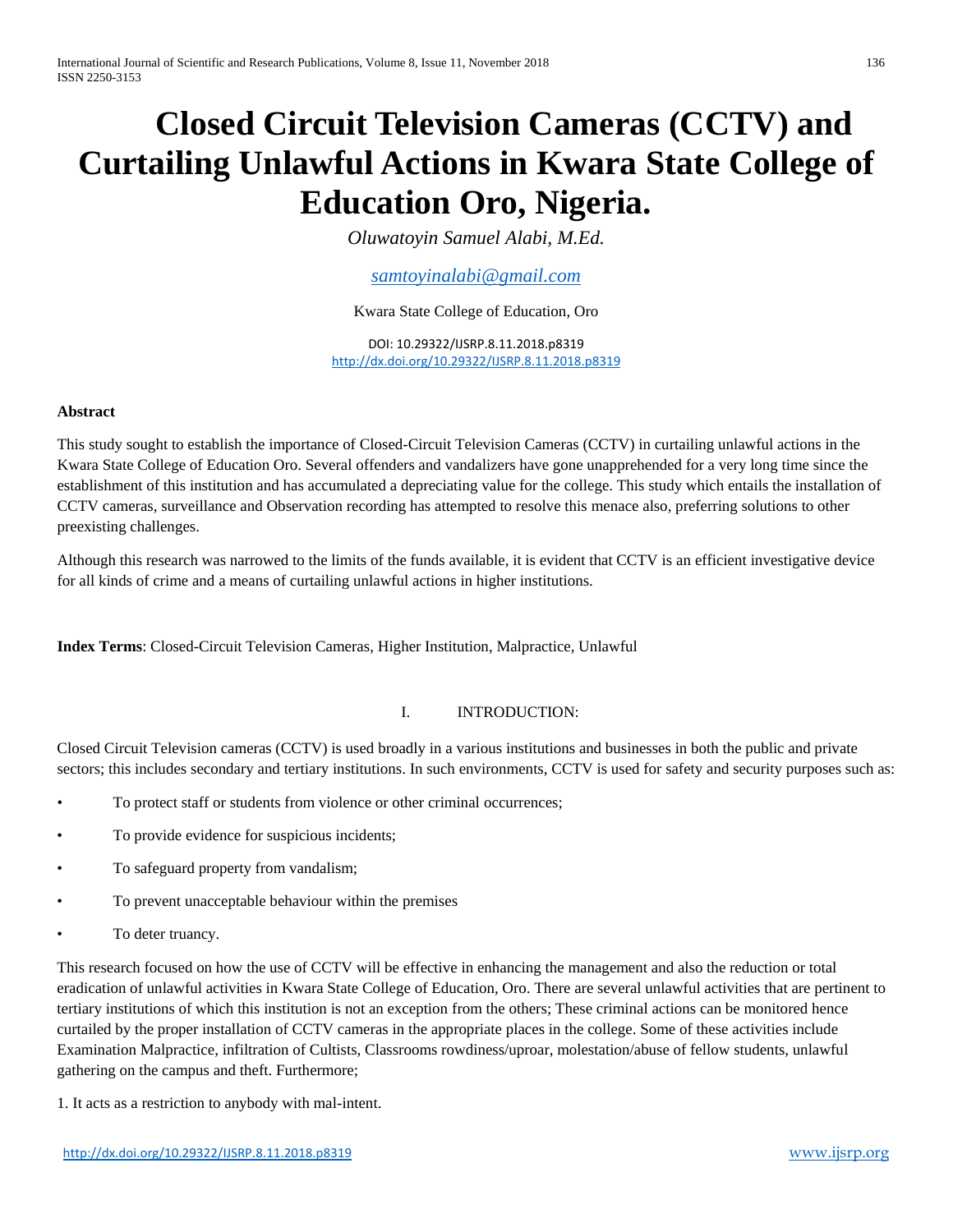- 2. It enhances the security personnel since it is inanimate and thus never tires.
- 3. It helps in monitoring and recording of activities happening in school premises.
- 4. It helps to record the identity of trespassers or offenders.
- 5. It helps to keep valuables under surveillance.

6. It helps prevent vandalism or theft in the covered area.

- 7. It can be used to record the attendance of students and staff, ensuring that they are all doing their duties efficiently.
- 8. It aids in keeping a watch on the lecturers' methods of teaching and punctuality.

This research will examine the impact of CCTV in attempting to solve these problems; this will necessitate the installation of CCTV cameras in some strategic areas of the college functioning round the clock. Progressively and at the end of the research, it will be examined if there has been an improvement in apprehension of offenders and thus proper composure of students in and outside the classrooms.

## **II. LITERATURE REVIEW**

Closed Circuit Television (CCTV) plays a vital role in protecting the public and assisting the law enforcement agencies in the investigation of crime and apprehending of offenders. "The UK is one of the most watched countries in the world" (McCahill and Norris, 2003; Phillips, 1999). It is estimated that there are about five million CCTV cameras in use today, and this number is likely to increase significantly in the future (Gill, 2006). Even though the exact number of CCTV systems installed in the UK is unclear, "the extent of CCTV coverage and the government's funding of new systems have increased dramatically over the last decade," (Armitage, 2002, p 6) yet there is little substantive research evidence to show that CCTV works (Armitage, 2002). The research presented examines the social and technical problems affecting CCTV performance, provides a framework for understanding the causes of problems, and guidance on how to overcome them in practice. A CCTV security system is typically configured to record CCTV video footage of people (targets) and their activities.

In Britain today, it is impossible to avoid the vast amount of surveillance that covers the country. Over the last 20 years, the dramatic increase in Closed Circuit Television cameras (CCTV) and other forms of surveillance has meant that getting caught on camera is part of everyday life. The exceptional growth of CCTV in Britain has caused it to be often described as a 'Surveillance Society' where it is a norm to be watched when shopping in a supermarket or travelling on public transport. There are also debates discussing the different aims of CCTV and the impacts and effectiveness CCTV has on society. Therefore, there have also been many theories and literature on surveillance introduced in the last decade in criminology; much of which looks at CCTV as a crime prevention measure.

Before looking at the most recent theories on surveillance, it is useful to look at some traditional theorists and how their work relates to surveillance. Both Marx and Weber's theories give reasons why they believe surveillance exists in the social world.

"Karl Marx focuses special attention on surveillance as an aspect of the struggle between labour and capital. Overseeing and monitoring workers is viewed here as a means of maintaining managerial control on behalf of capital" (Lyon, 1994: 7).

This shows Marx's view that in a capitalist society, workers in factories, for example, were watched for the factory owners to remain in control and continue to make money.

"Max Weber, on the other hand, concentrates on the ways that all modern organizations develop means of storing and retrieving data in the form of files as part of the quest of efficient practice within a bureaucracy. Such files frequently contain personal information so that organizations, especially government administrators can 'keep tabs' on populations" (Lyon, 1994:7).

These past theories and conceptions are relevant as they give us some history and background information. We can see from these arguments that surveillance has always existed as social control. We can also see how theories expand and develop as surveillance does. I can now move on to look at how surveillance and CCTV is perceived in contemporary society and how it has affected it. CCTV has dramatically risen in Britain and therefore has different areas of research surrounding this. For example, fear of crime, risk society, public safety and crime prevention.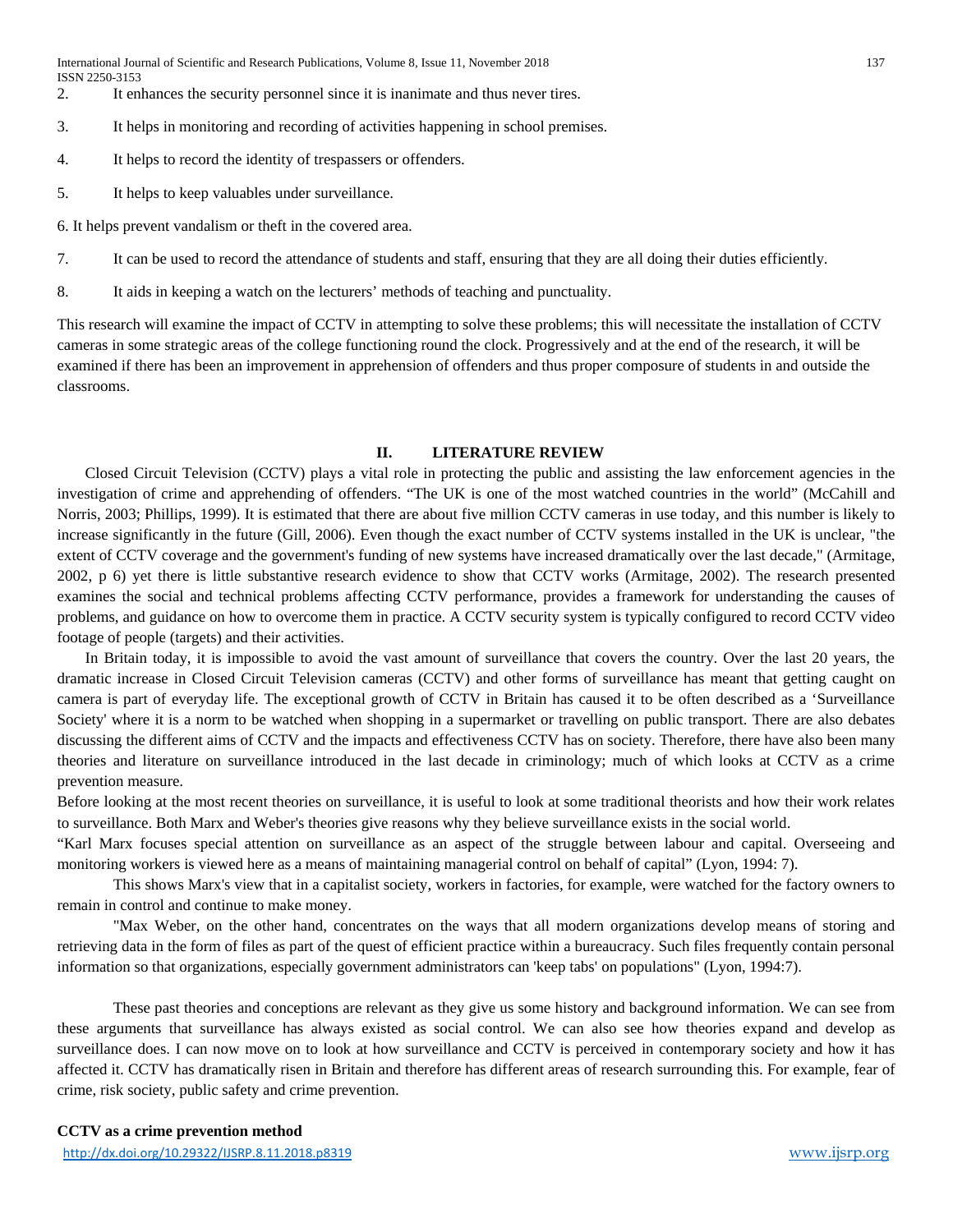International Journal of Scientific and Research Publications, Volume 8, Issue 11, November 2018 138 ISSN 2250-3153

Their main aim of the increase of CCTV in the UK was to reduce crime and use it as an effective crime prevention method. Therefore in 1995: "the government announced the establishment of a special fund, known as the 'CCTV Challenge Competition', to encourage local authorities to set up and part fund surveillance schemes" and "in the three years to the end of 1997 the Home Office and local authorities collectively invested £120 million in CCTV systems" (Guardian

9.1.1998 cited in Crawford, 1998: 41).

These CCTV systems were put in place as a way of detecting and deterring crime, monitoring scenes and to cause selfdiscipline. They also suggest that CCTV "may prevent crime because potential offenders are deterred by their increased subjective probability of being detected" (Welsh &Farrington, 2009: 36). This is sometimes referred to as situational crime prevention and shows that the presence of CCTV could cause potential offenders not to commit a crime as the risk outweighs the benefits. Therefore, CCTV reduces offenders' opportunities to commit crimes. It also links to the idea that CCTV is used to produce self-discipline in victims and offenders. For potential victims CCTV is a "reminder of the 'risk' of crime, therefore altering their behaviour accordingly" (Armitage, 2002: 1) and controlling their safety.

## **Definitions**

- o **CCTV system:** A system comprising of electronic or other devices designed or modified to record images and a particular designated area.
- o CCTV installation: The installation of the hardware and software parts of a CCTV system, fully installed and functioning for surveillance in a designated area.
- o CCTV camera: A unit containing an imaging device (cameras) producing a video signal from an optical image.
- o Camera Housing: A casing or covering to provide physical or environmental protection for the camera, lens and additional equipment.
- o Data: images, Meta and other types of data in the CCTV system.
- o Documentation: paperwork or media prepared during the design, installation and hand over of the CCTV system, showing details of the CCTV system.
- o Export: transfer of data from the location where the cameras are installed to a secondary storage location with minimum changes.
- o Frame rate: numbers of frames recorded per second.
- o Illumination: level of light coming into the area to be kept under surveillance.
- o Image: visible illustration of a frame as a rectangular grid of pixels.
- o Interconnections: means by which signals and/or messages are transmitted between CCTV system components.
- o Notification: sending an alarm or a message of the CCTV system to an external system.
- o Operator: authorized person using a CCTV system for its planned purpose.
- o Response: These are every form of signals on every control command, change of system conditions or information to external devices or persons.
- o Surveillance: observation of persons and premises for security purposes through alarm systems, CCTV systems, or other monitoring methods.

## **BENEFITS OF CCTV INSTALLATION**

Closed Circuit Television Cameras are used in various circumstances to provide video surveillance. It is a useful tool for variety of reasons such as;

- **Preventing crimes:** It helps you identify how a crime happened and to spot it in action for example, the case of cheating in Examination halls.
- **Protecting Employees:** It protects them against false allegations which are very common depending on the type of the business.
- **Keeping records**: It serves as an automated system for keeping records .
- $\checkmark$  **Inspiring confidence:** It is also useful to the customers themselves by creating a safe feeling environment.
- **Settling disputes**: it helps to know who is wrong when a customer complains about your services.

The benefits are numerous; however, it also aids the police and other security agencies in curbing situational crimes.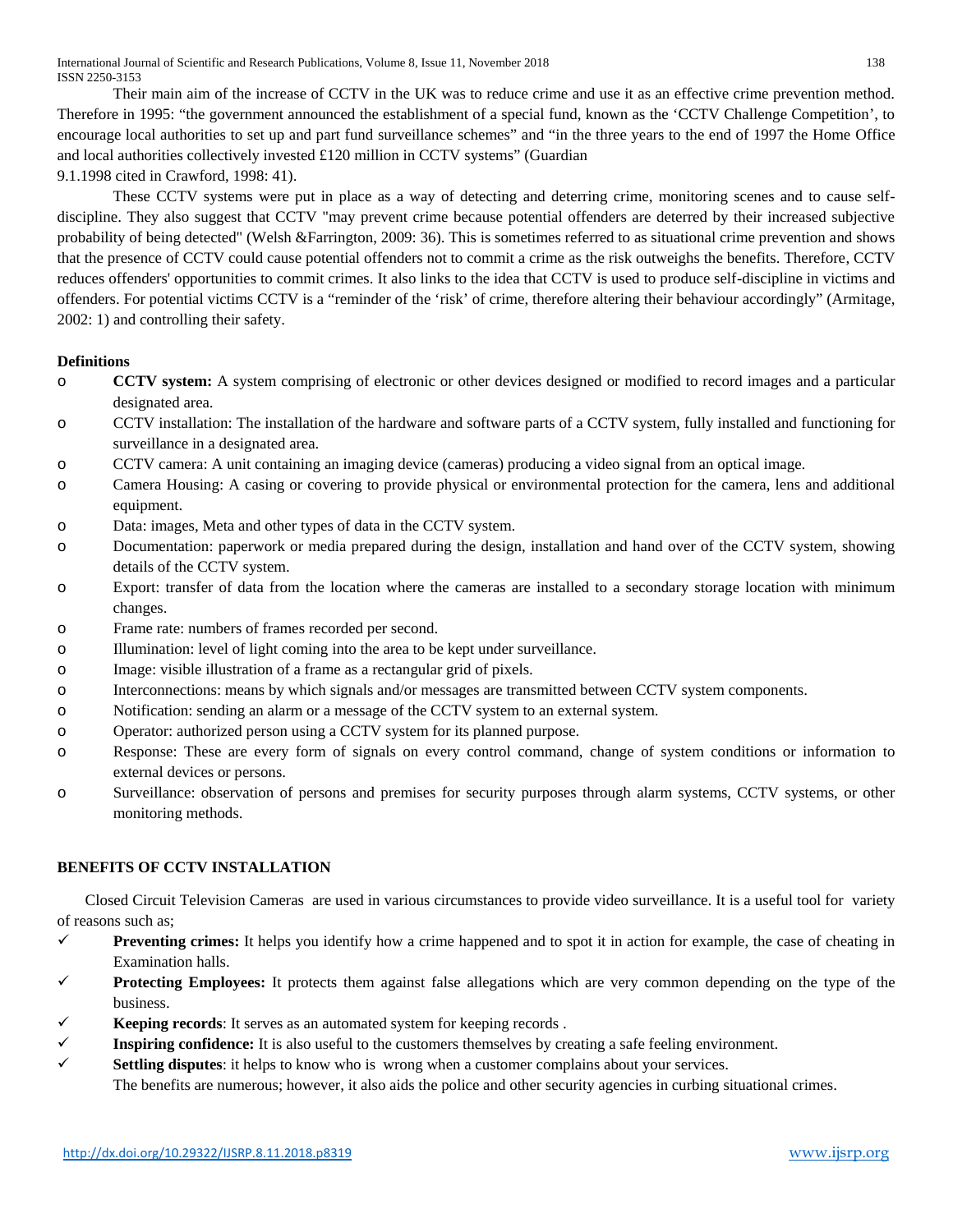This research surrounds the effectiveness of CCTV in curtailing unlawful activities in the institution. During the course of this research CCTV cameras will be installed in some strategic locations of the campuses and activities will be monitored remotely from the Security unit and Provost's offices. There will also be provision for downloading of the software on the mobile phones of some selected individual as will be determined by the College management. This process will involve the purchase and installation of the CCTV and training of the officials that will be the handlers.

## **Description of the Study area**

For the purpose of this research, the areas to be put under surveillance is the entire College, however, it will be in phases. The classrooms, the Main gate, old Library area, ICT and Central administrative building will form Phase 1.

## **Location Survey**

The criteria above were determined by a location survey of the site where the CCTV system was to be installed. The location survey takes account of the following:

- a) Risks
- b) Contents
- c) Infrastructures
- d) Supervision levels

The location survey shall have, at least, necessary details to satisfy the security requirements of the client or user and shall lead to a site plan being prepared with the optimum positioning places for cameras which will be shown on the site plan. The aim for the location survey and site plan is to identify the best positioning for CCTV cameras, the illumination, potential and actual environmental problems. It is essential to ensure that the camera is not blocked by trees, infrastructures or shaded from light.

## **System Design**

The system design stage aims to determine the limits of the CCTV syste, select the appropriate components and prepare a system design proposal. The system design also depends on the client's requirements as to the purpose of the camera images.

The following are recommended specifications for the screen resolution in for different installation purposes.

- a. For identification purpose alone, the target shall represent not less than 120% of screen height.
- b. For recognition of images, the target shall represent not less than 50% of screen height.
- c. For detection of movement, the target shall represent not less than 10% of the picture height.
- d. For monitoring (e.g. crowd regulation) the target shall represent not less than 5% of the picture height

When designing a system, a risk assessment is conducted to ensure that the system is paying attention to the function or surveillance described by the client. The event of the observation or surveillance can include: crowd control, theft and unauthorized entry and so on.

When installing a CCTV surveillance , the following criteria is taken into consideration under the headings Operational Requirements:

## **Operational Requirement**

- a) Purpose(s) of the surveillance.
- b) Potential threat and activities to be monitored and recorded.
- c) Determination of the number of cameras, and the locations required to be monitored and the agreed areas and objects.
- d) Determination of the areas or objects requiring surveillance.
- e) Proposed target(s) of the surveillance and the frame rate appropriate to the target's speed within the location under surveillance.
- f) Response required on detection of an event e.g. alarm, text message etc.
- g) Manner in which images will appear .
- h) How data will be transferred from the system to a secondary storage.
- i) Individuals (operators) who will require access to the recorded data.
- j) Selection of cameras and equipment with regard to the environmental conditions of the selected location.
- k) Control center configuration that includes secure location of control equipment.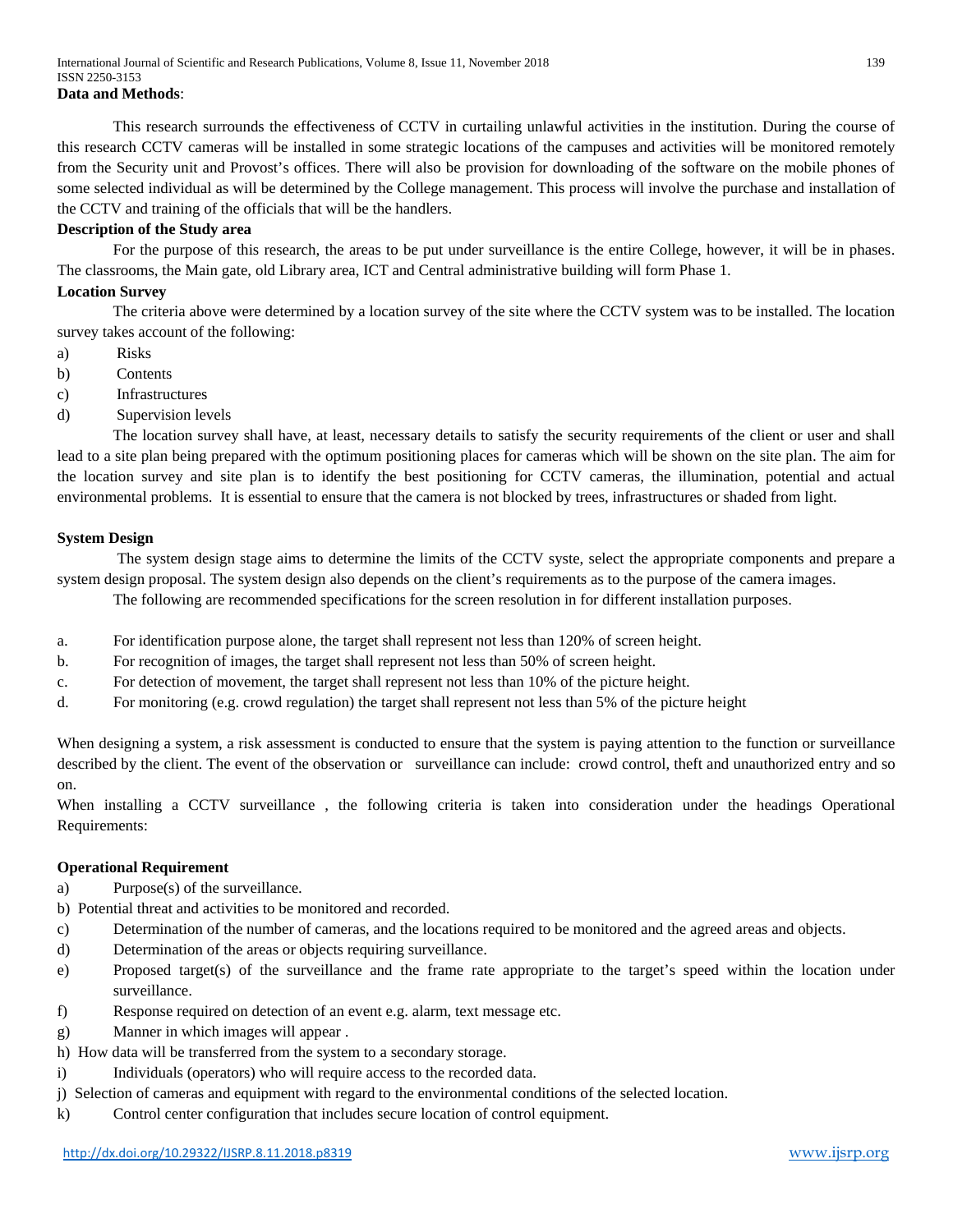l) Power supplies; the use of a UPS System should be considered in situations where there is no permanent supply of electricity.

- m) Functional and operating procedures.
- n) Maintenance and repair.
- o) Assessment of existing lighting and consideration of new or additional illumination including the use of Infra-Red cameras.
- p) Image resolution required by client.
- q) Determination of the best transmission method to be used.

# **Installation Planning**

Prior to the installation of the components of the CCTV system, the following issues shall be put into consideration. **Manufacturer's recommendations**- All system components shall be installed according to the manufacturer's recommendations. **Environmental considerations:** System components shall be appropriate for the environmental conditions of the location in which they are to be installed. Examples of environmental considerations include potential differentiation in vegetation of different seasons, potential effect of daily and seasonal differences in light and climatic conditions.

# **CCTV Installation**

**Competence**- The installation shall be carried out by technicians with the required trainings and experiences. Installers shall have the suitable tools and test equipment necessary to install the CCTV system correctly. Prior to installation, all health and safety requirements shall be put into consideration. These will vary with the conditions of the location and may involve special installation equipment when working in dangerous areas.

Electrical installation methods shall comply with all regulations in place and the electrical installation shall be carried out by technicians who are qualified for the task.

**Test and Commission:** The equipment shall be tested properly to ensure that the system is working perfectly before commission. **Inspection:** An inspection shall be carried out and documented on conclusion of the installation of the CCTV systems to confirm that the CCTV system has been installed according to the System Design Proposal.

**Functional Testing**- The CCTV system shall be tested and compared with the requirements the System Design Proposal contains.



**Figure 1: Analog System of CCTV**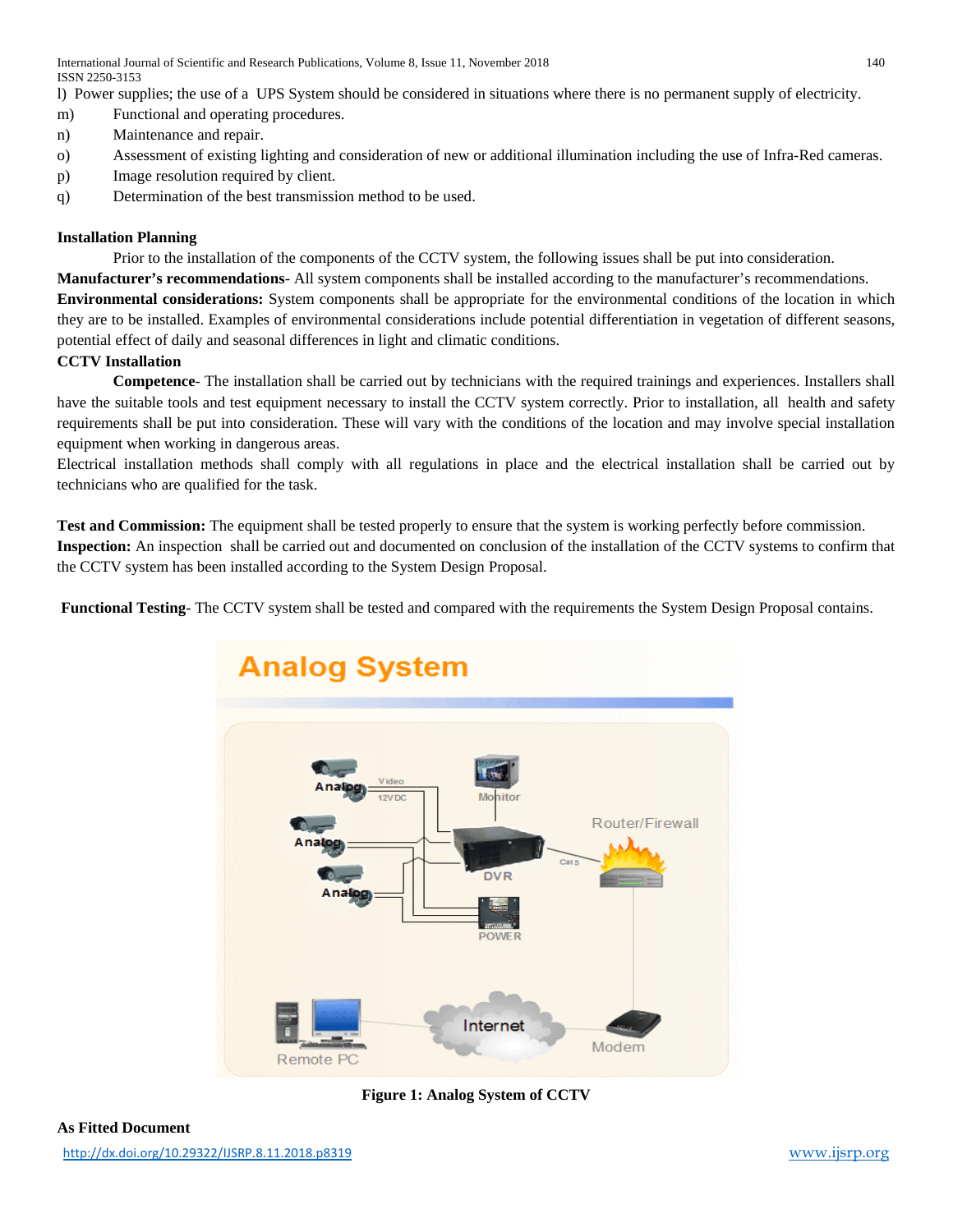International Journal of Scientific and Research Publications, Volume 8, Issue 11, November 2018 141 ISSN 2250-3153

A document is prepared, based upon the System Design Proposal, modified to show any changes to the CCTV design found to be crucial during the installation stage. The "As Fitted Document" is an accurate record of the installed CCTV system including any information relating to the equipment installed and the location.

## **Maintenance**

Regular preventative maintenance o should be carried out to ensure that the CCTV system performs at an optimal level all round. Trained professionals will conduct Maintenance, servicing and repair of CCTV systems.

Arrangements for the CCTV system to be appropriately maintained (examined and serviced) and repaired as scheduled. Since this TETFUND sponsored project cannot cover the entire College area, a documented arrangement will be made between the College and a licensed company for the provision of CCTV camera and other gadgets to extend coverage and also for the repair and maintenance of the system. The schedule of maintenance shall be specified including:

- the frequency of maintenance needed,
- whether the maintenance is conducted remotely or on-site, and
- the requirements for the maintenance

## **Training for School Security officers**

Training programs will be organized for the security personnel and other concerned members on how to operate and manage the CCTV systems newly installed. These training will come in different forms such as Seminars, practical and so on. Apart from the primary purposes of this research which is to determine the effectiveness of the use of CCTV in curtailing unlawful acts, it will also serve as a means for advancement in the knowledge of Computers and Technology for the member of staff which is a crucial tool for development in this  $21<sup>st</sup>$  century.

| S/N            | <b>EQUIPMENT DESCRIPTION</b>                                             | <b>QUANTITY</b> |
|----------------|--------------------------------------------------------------------------|-----------------|
| $\overline{1}$ | OUTDOOR IP CAMERA; HD, 4Mega Pixel 1080color pixel, Lens:                | 10              |
|                | 3.6mm, High-Performance Digital Signal Processor (DSP)                   |                 |
| $\overline{2}$ | AHD OUTDOOR IP CAMERA: 2Mega pixel, Lens: 3.6mm;                         | 10              |
|                | 1080color pixel, High-Performance Digital Signal Processor (DSP)         |                 |
| $\overline{3}$ | Point to Point radio: Frequency 5GHZ; Product TP-Link; Transmit          | 2 pairs         |
|                | range: Long haul                                                         |                 |
| $\overline{4}$ | 12V Dedicated camera power supply: 4 channels                            | 1               |
| 5              | LAN Cable: Cat 6, Pure Copper                                            | 1 carton        |
| 6              | Coaxial Cable, Pure Copper with power                                    | 1 carton        |
| $\overline{7}$ | Hybrid Network Recorder (HNR): 8 channels                                | $\overline{2}$  |
| 8              | Hard Disk Drive: 1TB                                                     | 1               |
| 9              | <b>BNC</b> Connector                                                     | 10              |
| 10             | <b>DNC</b> Connector                                                     | 10              |
| 11             | High Definition Multimedia Interface (HDMI) splitter: 1080pixel;         | 1               |
|                | 2channels                                                                |                 |
| 12             | HDMI cable: 3meters                                                      | 1               |
| 13             | HDMI cable: 10meters                                                     | 1               |
| 14             | HDMI cable: 20meters                                                     | 1               |
| 15             | High Definition video balloon                                            | 2 pairs         |
| 16             | Installation materials: RJ 45 connector, Electrical wire, Trucking pipe, | Lots            |
|                | Nails, Screw, Tape, Pattress and phase plate, Sockets, Electrical        |                 |
|                | extension box.                                                           |                 |

## **Table I: Equipment Description**

## **Results:**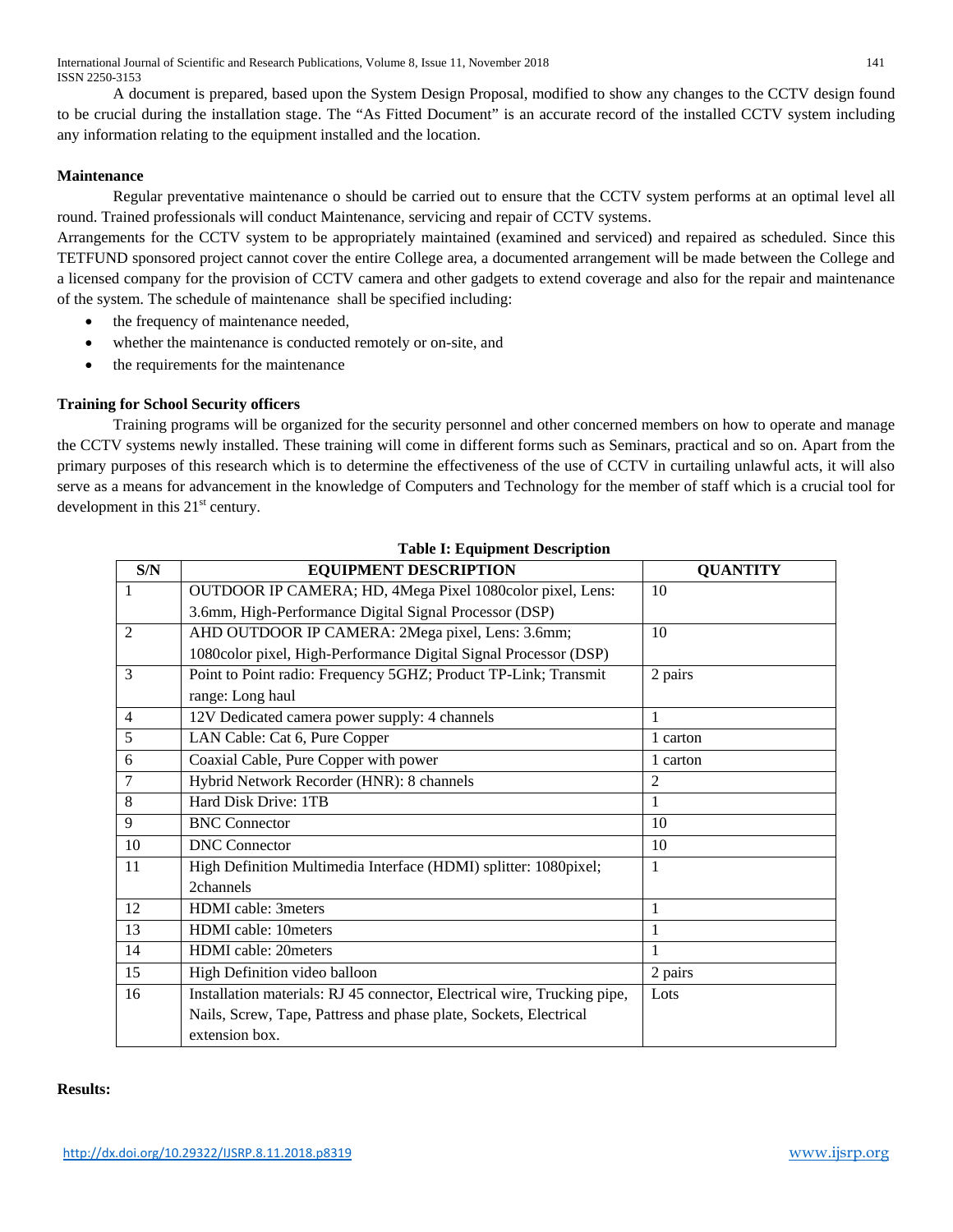This Research is formulated to investigate how the digital CCTV in conjunction with human operators within an academic institution will help to solve various security challenges being faced, a case study of Kwara State College of Education Oro. This research also intends to identify the underlying factors which boost or reduce the effectiveness of CCTV technology concerning technical failures of CCTV when used for security observation tasks performed by human operators and then examine how this will impact the Educational development and the effect on curtailing the unlawful acts in the institution. The findings of this research will also give birth to other technological research such as Face Identification, attendance management and their usefulness in the Academic environment.

# **Observations**

- The installation of the CCTV cameras was a success
- The operators in charge of the HDR, Screens and other devices controlling the CCTV ( i.e. College HSO and other security men in the surveillance department) found them easy to handle after the training received.
- The Chief Security Officer of the College, i.e. the Provost's office is linked to the control centre, thereby affording him, from time to time, independent surveillance of his office premises and on the spot activities around the Campus.
- The cameras, some of which are not consciously noticed, are strategically positioned to capture the students' and visitors' activities in different strategic areas of the college and the daily displays and recordings show that it has helped security surveillance and checked student to be more cautious knowing fully well their actions are being monitored somewhere they don't know.
- There has been no case of attempted vandalism of the CCTV cameras which was the initial fear or rather predicted to occur by the security department.
- The CCTV has aided the Institution to observe some activities of the student that was hitherto not noticed or could not be captured by the few surveillance officers when these cameras were not present.
- The CCTV cameras positioned at the entrance and exit of the College campus is of striking importance because the security unit has been able to monitor hawkers, the individuals or group of people entering and leaving the campus.

# Acknowledgments

I thank the God Almighty for the Wisdom to carry out this research, The TETFUND for their relentless support towards educational development in Nigeria. Finally, my loving family for lightening up the mood when it seems tough.

## References:

- 1. Armitage, R. (2002) 'To CCTV or not to CCTV: A Review of current research into the effectiveness of CCTV systems in reducing crime', *Nacro*, [Online] Available at: http://epic.org/privacy/surveillance/spotlight/0505/nacro02.pdf (Accessed: 4 February).
- 2. Crawford A. (1998) *Crime Prevention and Community Safety- Politics, Policies and Practices*, London: Longman
- 3. Goold, B. J. (2004) *CCTV and policing: public area surveillance and police practices in Britain,* Oxford : Oxford University Press.
- 4. Jenni, Crawley (2011). *Does CCTV Work? An Analysis of the Effectiveness of C C T V in Colchester Town Centre*
- 5. K. B. J. Schreibers, R.B Landman & R.N. Pikaar (September 2012), *Human Factors of CCTV*
- 6. Lyon, D. (1994) *The Electronic Eye: The Rise of Surveillance Society,* Minneapolis: University of Minnesota Press.
- *7.* The Private Security Authority (2006), *Requirements for CCTV installation.*
- 8. Matthew P.J. Ashby, September 2017, *The Value of CCTV Surveillance Cameras as an Investigative Tool: An Empirical Analysis: European Journal on* Criminal Policy and Research
- 9. The private Security Authority (2006) *Requirements for CCTV Installation*
- 10. <http://advik.net/blog/security-camera-applications-and-uses/importance-of-cctv-surveillance-in-schools>
- 11. http://www.eqa.ie/wp-content/uploads/2015/10/PSA\_2006\_12-CCTV\_Installation.pdf